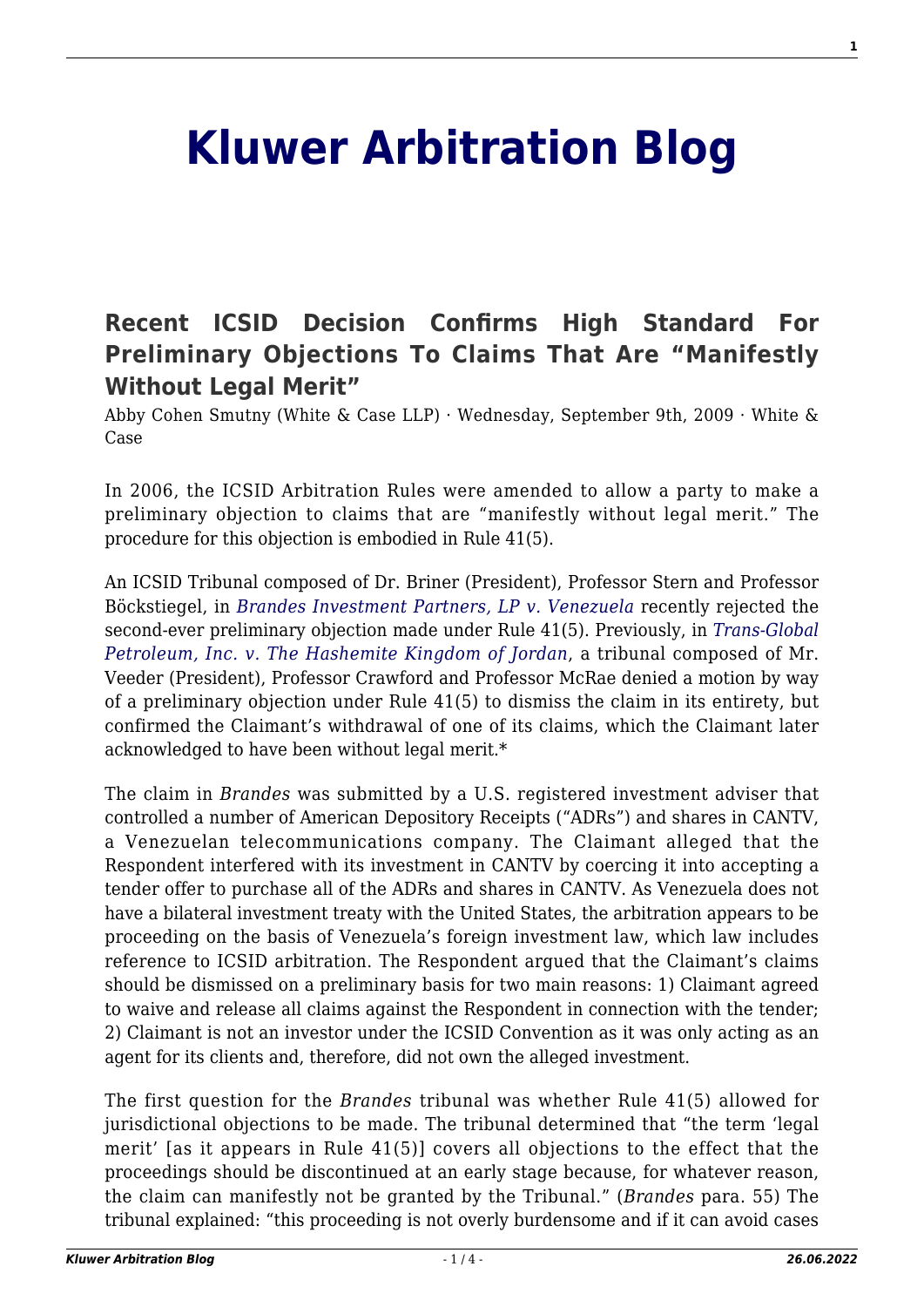to go ahead if there is a manifest absence of jurisdiction, it can clearly fulfil [sic] the basic objectives of this Rule which is to prevent the continuation of a procedure when the claim is without legal merit." (*Brandes* para. 54)

Second, the tribunal considered whether factual issues can be considered at this preliminary stage-an issue that also concerned the *Trans-Global* tribunal. The *Brandes* tribunal decided that a Rule 41(5) objection "should concern a legal impediment to a claim and not a factual one." (*Brandes* para. 59) However, the tribunal shared the *Trans-Global* tribunal's view that "it is rarely possible to assess the legal merits of any claim without also examining the factual premise upon which that claim is advanced." (*Brandes* para. 60) The tribunal determined that "basically the factual premise has to be taken as alleged by the Claimant. Only if on the best approach for the Claimant, its case is manifestly without legal merit, it should be summarily dismissed." (*Brandes* para. 61) Ultimately, upon a consideration of the relevant burden of proof, the tribunal concluded that "at this preliminary stage, it is sufficient . . . to accept prima facie the plausible facts as presented by the Claimant." By requiring that the facts must be "plausible," the *Brandes* tribunal appeared to adopt a similar approach to the one taken in *Trans-Global*. In that case, the tribunal stated that: "as regards disputed facts relevant to the legal merits of a claimant's claim, the tribunal need not accept at face value any factual allegation which the tribunal regards as (manifestly) incredible, frivolous, vexatious or inaccurate or made in bad faith; nor need a tribunal accept a legal submission dressed up as a factual allegation." (*Trans-Global*, para. 105)

In assessing the scope of the objection, the tribunal turned to the meaning of the word "manifestly." Here again, the *Brandes* tribunal agreed with the analysis made by the *Trans-Global* tribunal that

'the ordinary meaning of the word [manifest] requires the respondent to establish its objection clearly and obviously, with relative ease and dispatch. The standard is thus set high. . . . The exercise may thus be complicated; but it should never be difficult.'

In order to respect the due process, 'the rule is directed only at clear and obvious cases,' and 'as a basic principle of procedural fairness, an award under Rule 41(5) can only apply to a clear and obvious case, i.e. in Mr. Parra's words cited above, "patently unmeritorious claims"' (*Brandes* paras. 63-64)

Given the high standard envisioned by the drafters of Rule 41(5), the tribunal dismissed the Respondent's objections as they involved a consideration of "complex legal and factual issues" which could not be resolved in a summary proceeding. (*Brandes* paras. 71-72)

Though the tribunal dismissed the Respondent's preliminary objection the early vetting of the Claimant's claims may impact the way the case moves forward, as was the case in *Trans-Global*.

In *Trans-Global*, a case concerning the Claimant's investment in an oil concession in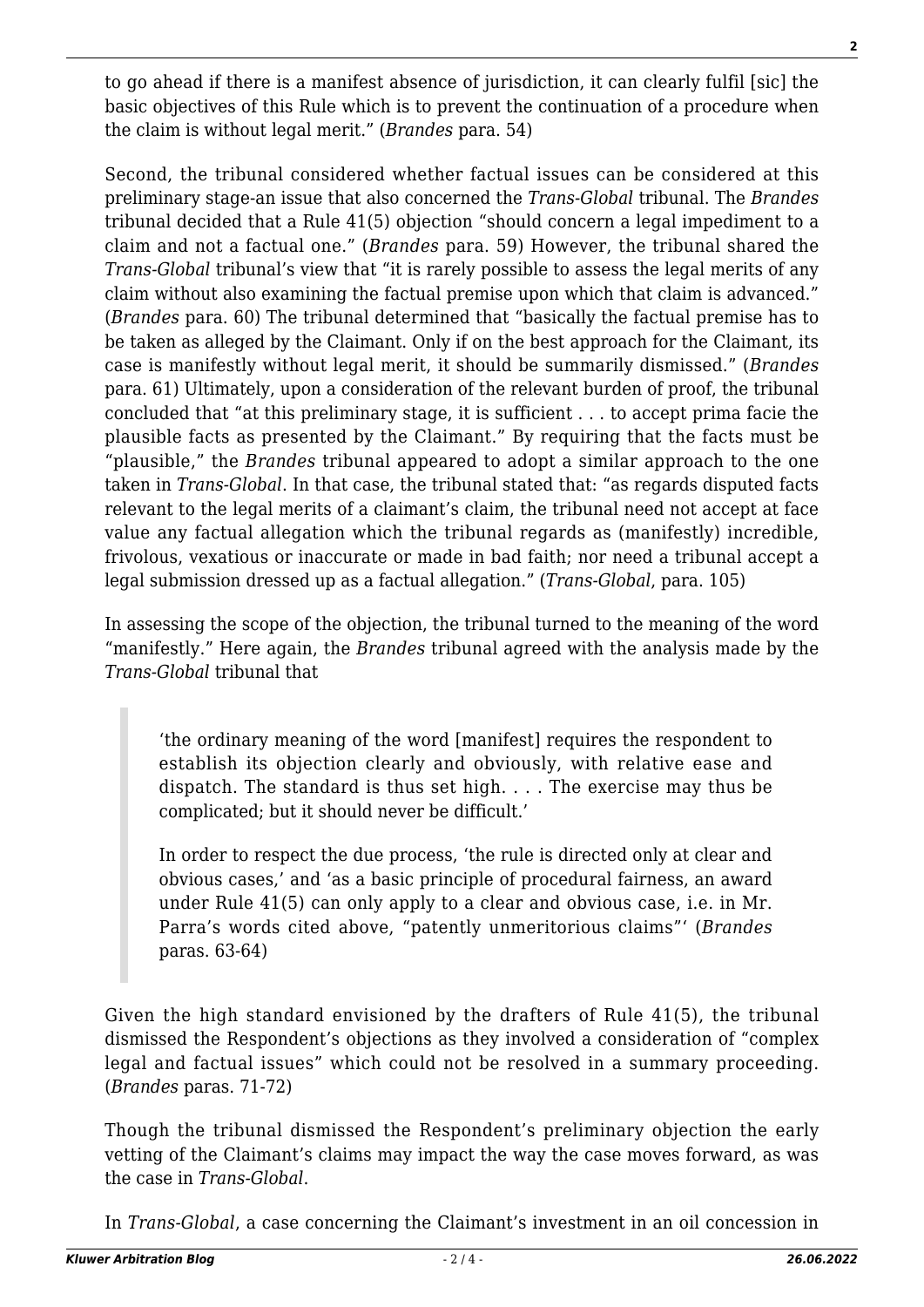Jordan's Dead Sea region, the tribunal accepted one of the Respondent's objections. The tribunal confirmed that Claimant's claim that Jordan violated Article VIII of the US-Jordan BIT by failing to consult the Claimant (an obligation under the BIT that applies only between the Contracting States and has no application between the State and a foreign investor) was manifestly without legal merit and, therefore, treated it as having been withdrawn per the Claimant's request. Though allowing Trans-Global's other two claims to proceed-for violation of the obligations to accord fair and equitable treatment and to refrain from impairment of investments through unreasonable and discriminatory measures-the tribunal signaled that had various elements of those claims been "advanced by the Claimant as independent claims, each allegedly capable by itself of establishing a liability against the Respondent, the Tribunal would be minded to decide that th[o]se [claims] were manifestly without legal merit." (*Trans-Global*, paras. 109, 114) The tribunal further advised the parties "to keep well in mind" that costs will be awarded to the prevailing party. (*Trans-Glob*al, para. 123)

The *Trans-Global* case settled shortly after the tribunal's Rule 41(5) decision, and prior to the Claimant's filing of its first memorial, as reflected in a [consent award](http://ita.law.uvic.ca/documents/Trans-GlobalAward.pdf) that was made public. The Claimant agreed to withdraw all of its claims, with prejudice, without having received any compensation from the Respondent.

Though the standard under Rule 41(5) has been set high, it remains to be seen what impact the *Brandes* Rule 41(5) proceeding will have on the outcome of that case, and to what extent such objections will be continue to be made in the future.

Abby Cohen Smutny and Rahim Moloo

 $\mathcal{L}_\text{max}$ 

\* For the purpose of full disclosure, it should be noted that White & Case LLP was counsel to Jordan in the *Trans-Global* case.

## **Profile Navigator and Relationship Indicator**

## [Learn how](https://www.wolterskluwer.com/en/solutions/kluwerarbitration/practiceplus?utm_source=arbitrationblog&utm_medium=articleCTA&utm_campaign=article-banner) **[Kluwer Arbitration Practice Plus](https://www.wolterskluwer.com/en/solutions/kluwerarbitration/practiceplus?utm_source=arbitrationblog&utm_medium=articleCTA&utm_campaign=article-banner)** [can support you.](https://www.wolterskluwer.com/en/solutions/kluwerarbitration/practiceplus?utm_source=arbitrationblog&utm_medium=articleCTA&utm_campaign=article-banner)

*To make sure you do not miss out on regular updates from the Kluwer Arbitration Blog, please subscribe [here](http://arbitrationblog.kluwerarbitration.com/newsletter/). To submit a proposal for a blog post, please consult our [Editorial Guidelines.](http://arbitrationblog.kluwerarbitration.com/editorial-guidelines/)*

Offers 6,200+ data-driven arbitrator, expert witness and counsel profiles and the ability to explore relationships of 13,500+ arbitration practitioners and experts for potential conflicts of interest.